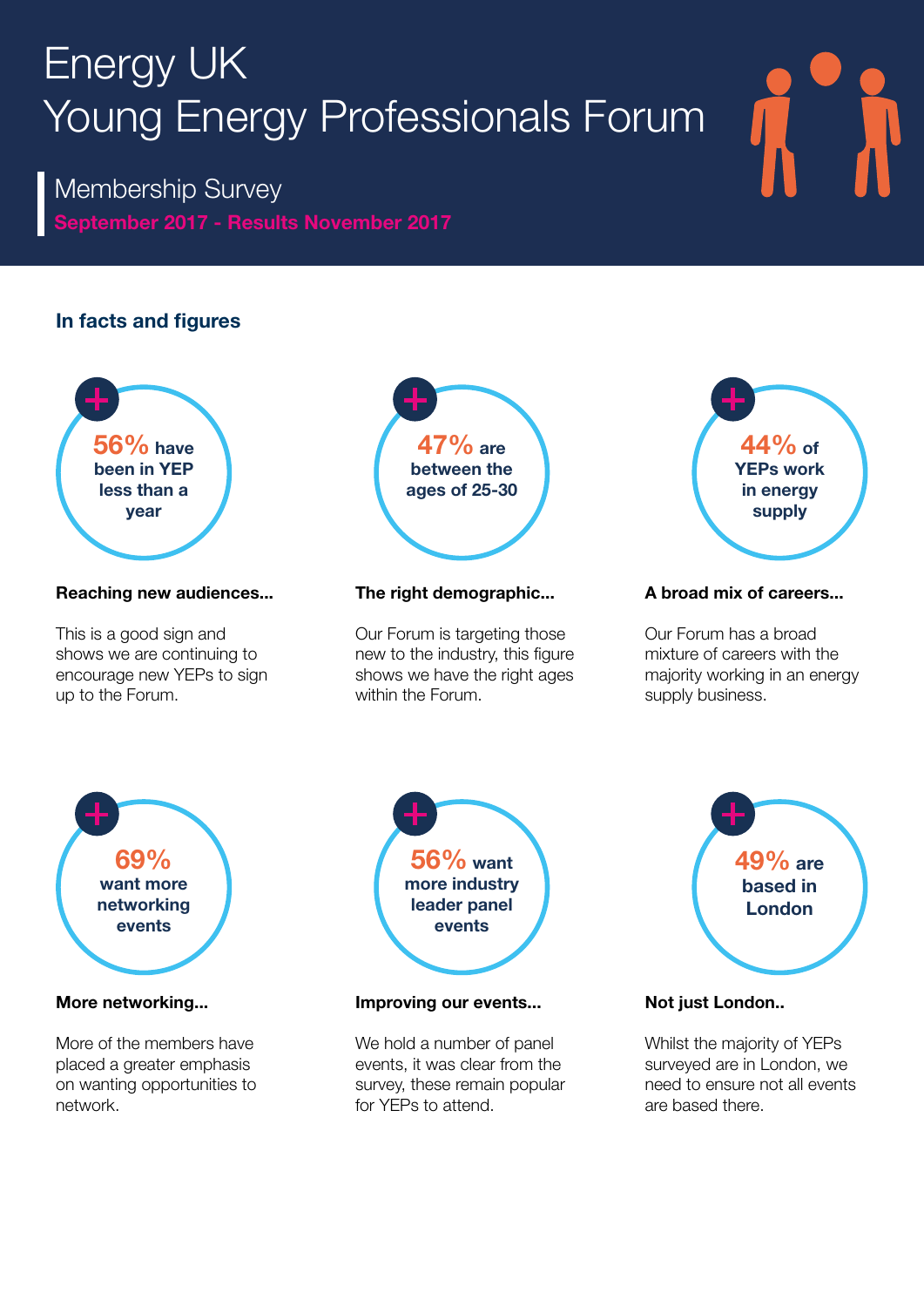# Energy UK Young Energy Professionals Forum

September 2017 - Results November 2017 Membership Survey

## How well is the Forum doing currently?

Respondents were asked against the below statements, how well the YEP Forum meets those needs out of five. The average from all respondents is below.



## What do you value most about your YEP membership?

## Our respondents value what we offer...

Respondents want to be able to network primarily. However having access to industry leaders, being part of a supportive environment and showcasing your organisations role was also valued highly.

Being part of a supportive environment

Networking opportunities Access to industry leaders discussing energy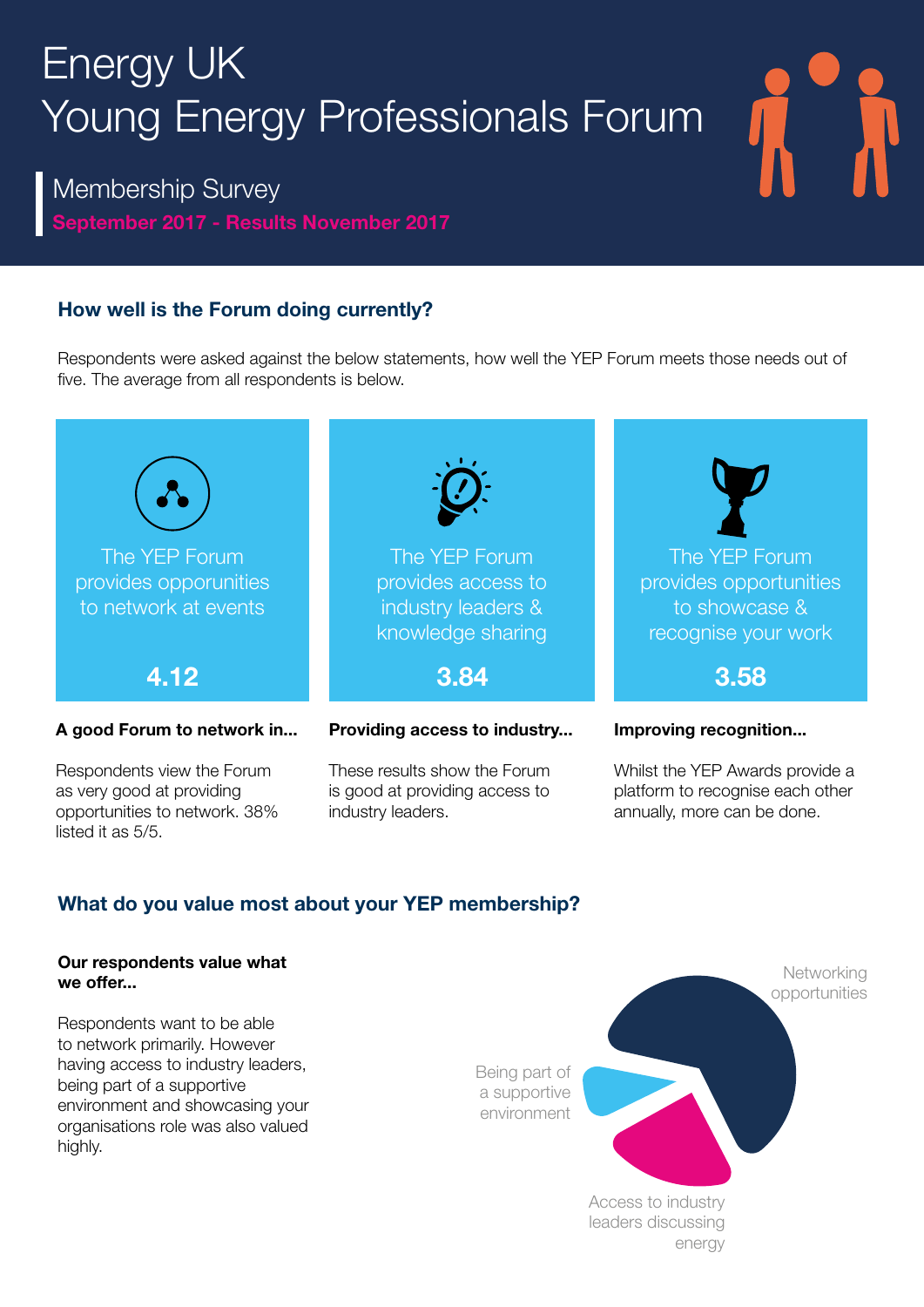## Energy UK Young Energy Professionals Forum

September 2017 - Results November 2017 Membership Survey

## Improvement is needed...



#### Less attendance...

A large majority of respondents haven't attended an event in the last nine months.



#### Chance for involvement..

A good proportion of respondents are interested in being more involved with the Forum.



#### More social...

A very small number preferred Twitter for YEP to engage with. Compared to 89% for email.

## What topics should we focus on?



### A clear direction for future events...

Respondents made a clear indication towards being interested in events which focus on arguably the most topical topics at this point in time.

These are all heavily publicised currently, therefore it should be noted, these are likely to vary significantly dependent on what is occuring within the energy industry.